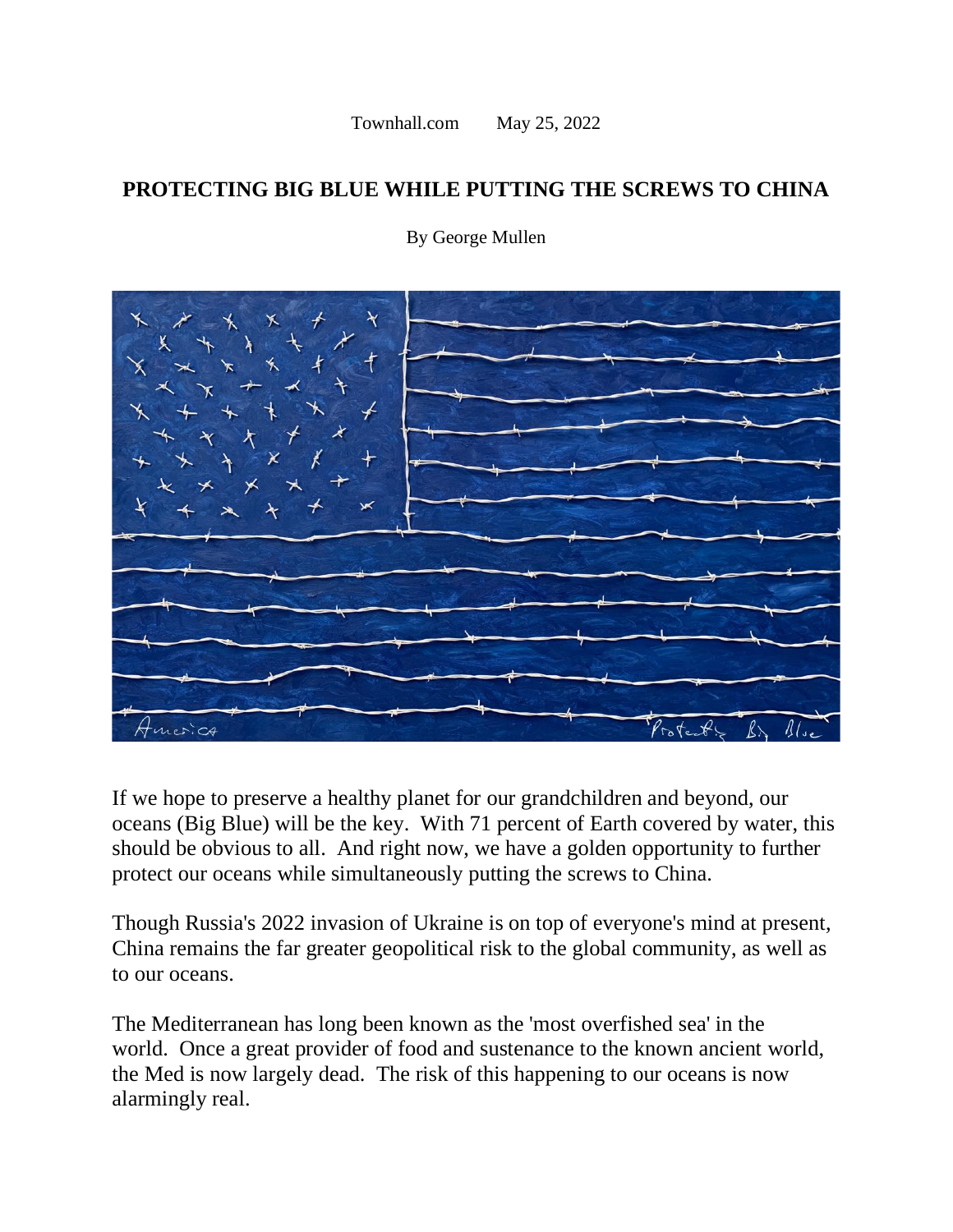Though the vastness of our oceans makes overfishing them seem impossible, it is not. And though sea-life seems infinite, it is not.

Present day commercial fishing fleets are rapidly depleting our oceans. [China is](https://en.wikipedia.org/wiki/Fishing_industry_by_country)  [by far the major culprit.](https://en.wikipedia.org/wiki/Fishing_industry_by_country) China's fishing fleets are steadily proliferating and becoming increasingly adept at hunting down fish all around the world. Likewise, the majority of the plastic inundating our oceans is coming from these same [Chinese commercial fishing fleets](https://www.gatestoneinstitute.org/17297/china-fishing-fleet) circling the globe.

As such, action needs to be taken to protect the future of our oceans and sealife. This can be done, and it may not be as difficult as first appears.

By setting aside and protecting just 18 percent of our high-seas oceans from commercial fishing and dumping, the oceans (and sea-life) will have the necessary space and time to continuously regenerate. As fish schools migrate out of the protected zone and become fair prey, new schools will continuously be spawning, forming, and migrating. As such, the critical oceanic life-cycle will be protected and continue.

Establishing this protection zone is essential to preserving our oceans as a healthy and reliable food source for millenia to come. This is in the self-interest of everyone. The alternative is to allow the [Chinese to continue strip-mining the](https://www.gatestoneinstitute.org/17297/china-fishing-fleet)  [oceans of sea-life,](https://www.gatestoneinstitute.org/17297/china-fishing-fleet) which will ultimately result in a bleak, famine-dominated future for all.

In order to make this 18 percent protection zone a reality, we need to accept and act upon 10 hard truths:

1. Our planet is populated by a vast array of entities with competing self-interests: eight billion people, 195 nations, endless businesses and corporations, and zillions of life forms from the smallest insects to the largest mammals. Bottom line, none of this multitude of life is going to voluntarily walk-away en masse from their selfinterests based on the kindness of their hearts, or what you may think is the right thing for them to do. So stop expecting such.

2. Educating humanity about the importance of protecting our oceans and environment is admirable and important. However, it alone won't spur consequential action.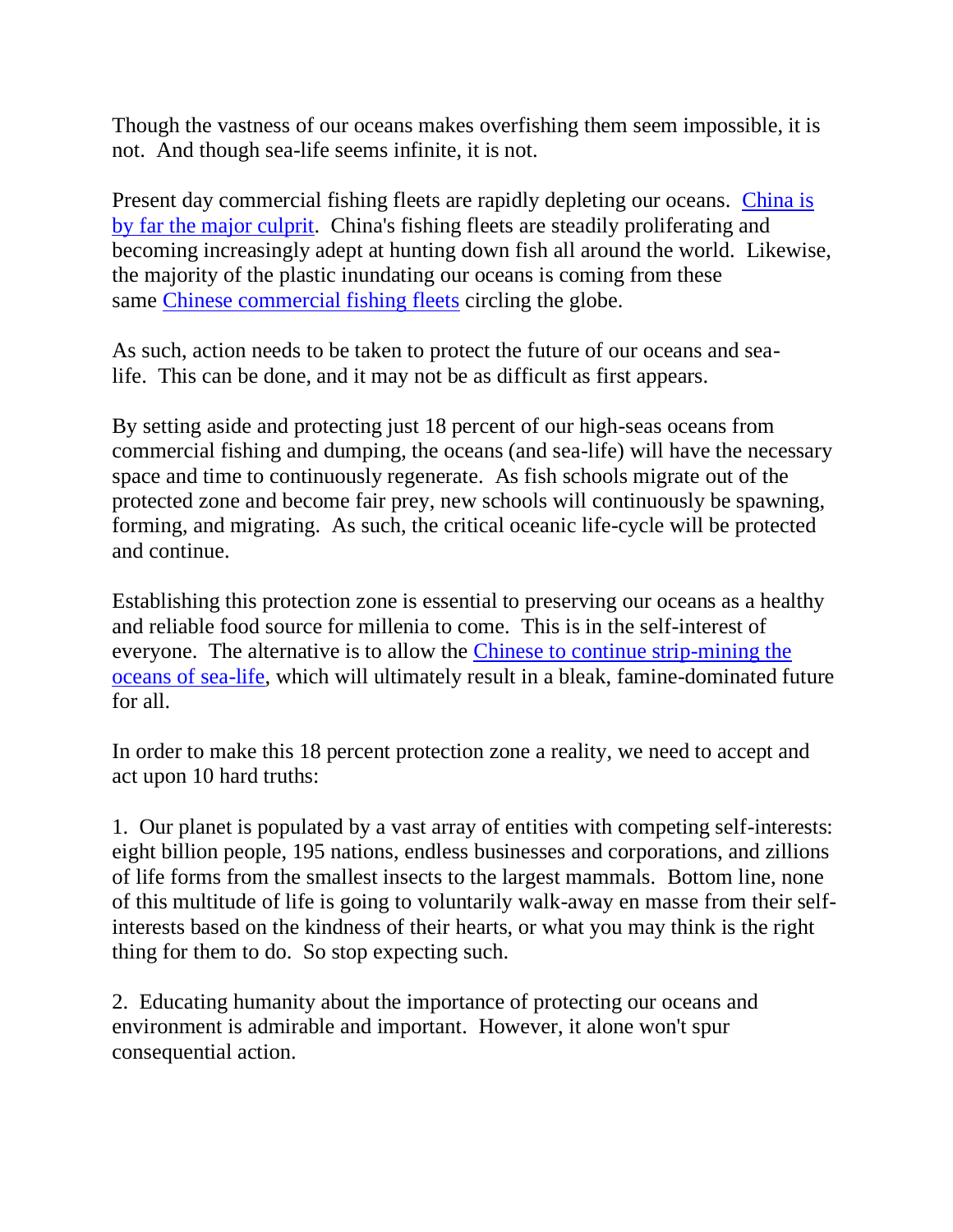3. There is no global "we" or "us". So stop thinking in these terms. Humanity is not a monolith, nor is it a bee kingdom with orders coming down from the queenon-high to the rest of us. As such, our focus must instead be on identifying the entity with the actual muscle to establish this oceanic protection zone; followed by finding the self-interest that would prompt this entity to want to establish this protection zone; followed by a campaign of persuasion to get this entity to actually do it.

4. The world 2,000 years ago was largely a Roman World. Rome was the key to anything of consequence happening or changing, such as Rome's adoption of Christianity in 325 A.D. Similarly, the world today is largely an American World. If we want something major to change, we will need America's muscle to drive it. Some may resent this, but it is the reality we face.

5. America is an open society and can be persuaded to make major changes, but only if it sees it as critically important to its self-interests.

6. Having the 'mob' on your side in America is essential, because mob opinion is largely what drives America's political leadership. Tesla's successful mass production of electric cars (with demand for EVs getting stronger by the day) is a positive indicator that the mob is indeed embracing environmental progress. Supporting an oceanic protection zone may be a natural next step.

7. Without enforcement, any international UN ocean treaty is feel-good and meaningless. And there is only one nation that can bring real enforcement on the high seas – America.

8. China is an environmental wrecking-ball and not to be trusted. However, it is imperative that we always distinguish between the Chinese Communist Party (CCP) and the actual Chinese people. Whether intentional (or by accident and intentionally covered up), the CCP is responsible for unleashing Covid-19 on the world, resulting in over 525 million undeserved illnesses and 6.28 million deaths of innocent persons. The rising global resentment towards China is palpable.

9. America's most vexing concern today is the same CCP China. As such, if America sees that protecting the oceans will simultaneously help it put the screws to China, we may have found the elusive self-interest that spurs America to action. Moreover, [China's commercial fishing fleets are full of CCP spies](https://realnewsaggregator.com/news/2021/10/08/chinas-maritime-militia-the-ccps-covert-military-arm-2/)  [shadowing the U.S. Navy and everyone else.](https://realnewsaggregator.com/news/2021/10/08/chinas-maritime-militia-the-ccps-covert-military-arm-2/) An oceanic protection zone would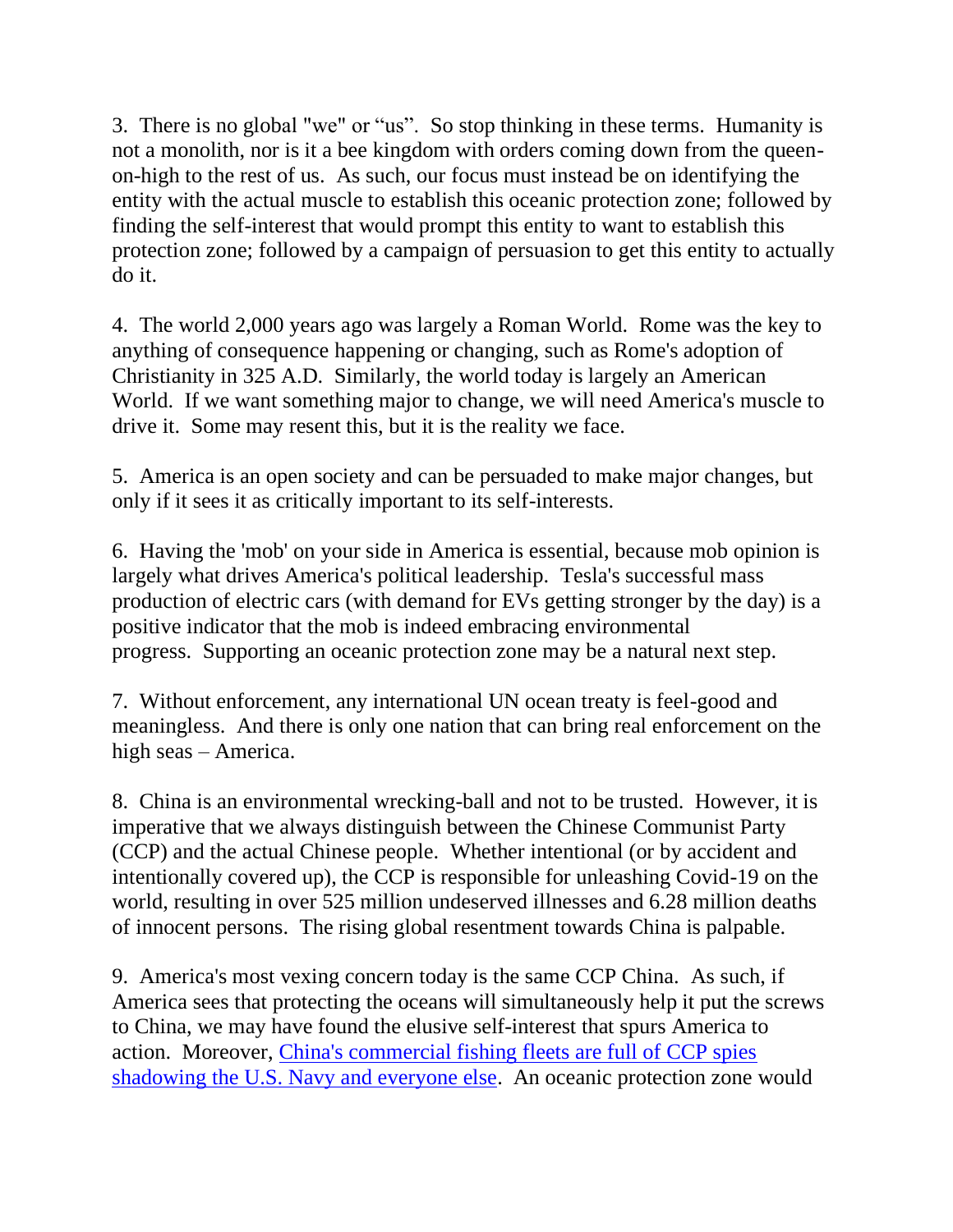empower America to legally block these Chinese spy fleets from close to a fifth of the world's oceans. This is meaningful.

Note that China's so-called "fishing fleets" are filled with intelligence operators who are actively collecting data on all the world's navies, but especially the U.S. Navy and its personnel. These spy fleets can be found stalking all around the world, and especially off of America's west coast during the upcoming biennial [RIMPAC exercises.](https://en.wikipedia.org/wiki/Exercise_RIMPAC)

10. America at its core believes itself to be the global good guy, a la Superman or Flash Gordon. America's victorious role in World War I, World War II, the Cold War, aid to Indonesia tsunami victims, and so on, frames this belief. In the case of protecting our oceans, America has the opportunity to again play the hero, and this time with the added bonus of significantly curtailing China's oceanic sphere of operations and global ambitions. And in exchange for providing the enforcement, America will also have a large say about what specific areas will be included in the protection zone. Quite a win-win-win from America's perspective.

With these 10 hard truths in mind, it is important to play up and encourage America's better angels to action. But it is not always a straight line getting it to happen, as Winston Churchill observed, "*You can always count on Americans to do the right thing – after they've tried everything else.*"

"*Protecting Big Blue*" as our message, coupled with a resonating protective-artshield image, could help transcend the global status quo and spur America to action.

If America buys into the concept, the policy becomes straightforward. America spearheads the passage of a United Nations treaty establishing a UN Big Blue Oceanic Protection Zone over 18 percent of the ocean's high-seas against commercial fishing and dumping. (This zone can be expanded later as deemed necessary.)

By this treaty, the navies of the United States, United Kingdom, Canada, France, India, Australia, and New Zealand will be charged with enforcement. These seven democratic nations will also be empowered to issue Privateer Commissions to vessels (under their flags) to enforce the Big Blue Protection Zone. (*Likewise, [nations being preyed upon by outside commercial fishing](https://apnews.com/article/business-science-china-environment-and-nature-peru-74afc6d37b58d1a93960cad4886651d7)  [fleets](https://apnews.com/article/business-science-china-environment-and-nature-peru-74afc6d37b58d1a93960cad4886651d7) should consider hiring these commissioned privateers to enforce their 200 mile ocean jurisdictions.*)